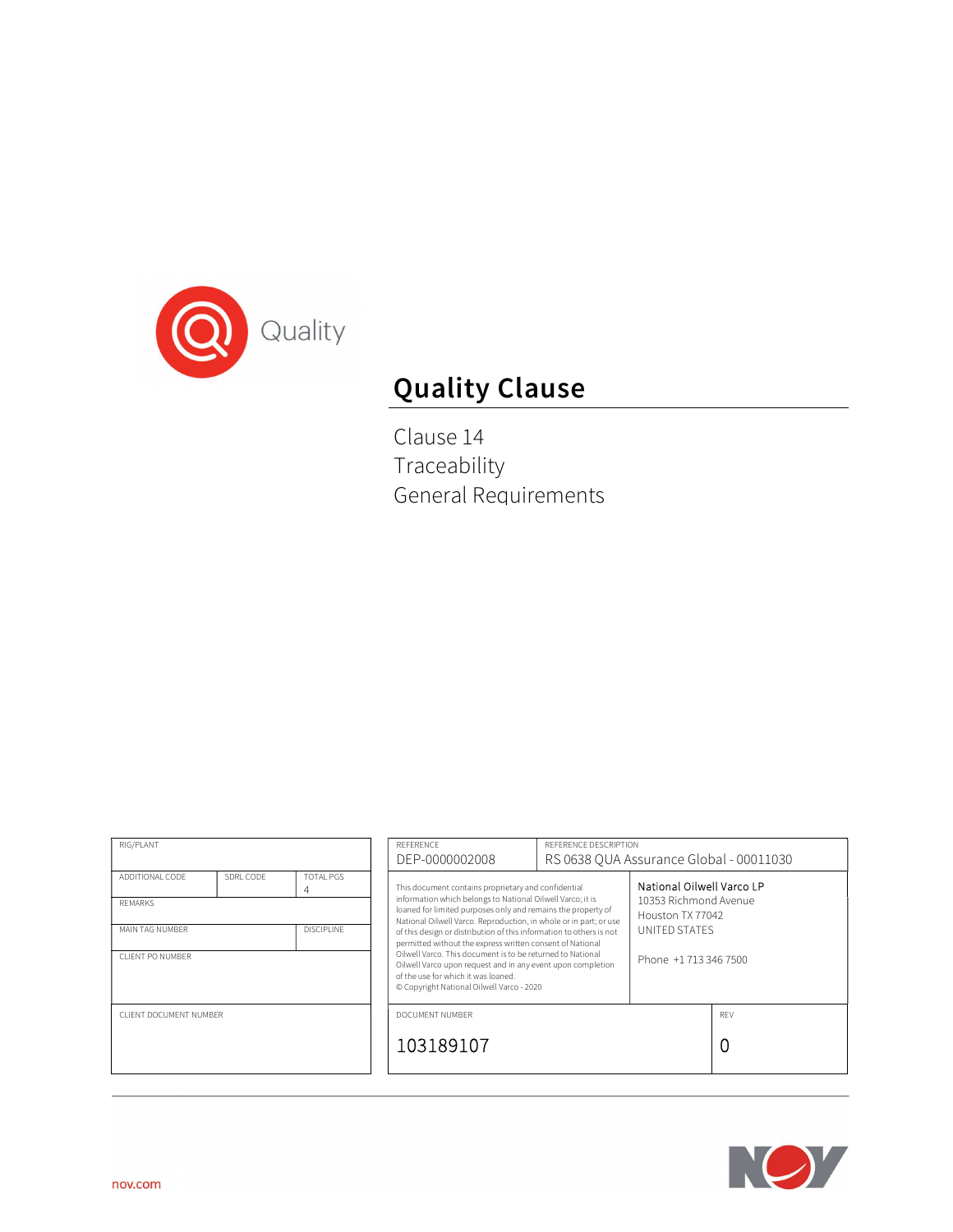| Document number | 103189107    |
|-----------------|--------------|
| <b>Revision</b> | $\mathbf{0}$ |
| Page            | $2$ of 4     |

### REVISION HISTORY

| 0   | 19-Feb-2020 | Approved for Use | RdeV     | <b>HAH</b> | LUMO     |
|-----|-------------|------------------|----------|------------|----------|
| Rev | Date        | Reason for issue | Prepared | Checked    | Approved |

## CHANGE DESCRIPTION

0 Initial release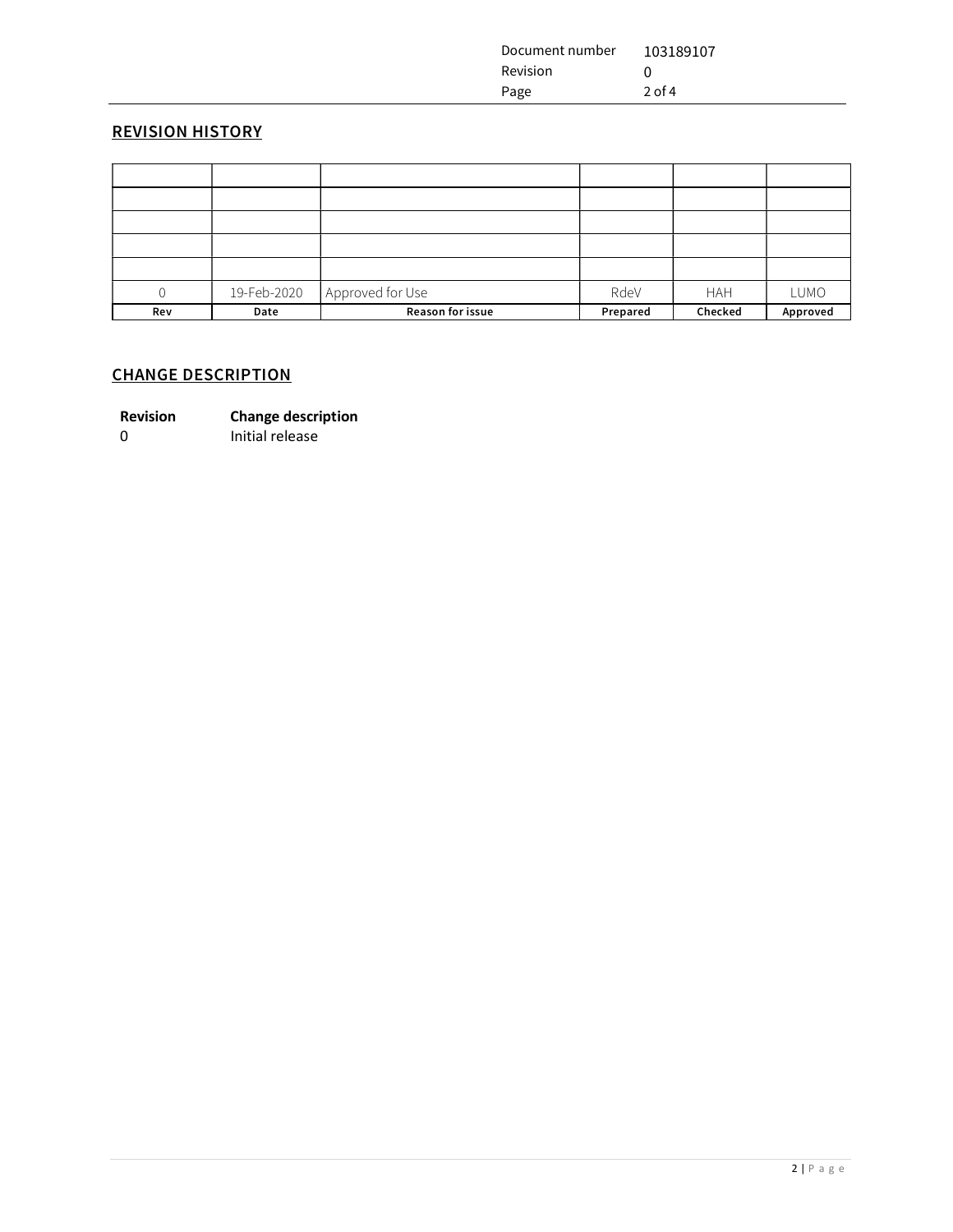|  | Document number<br>Revision<br>Page | 103189107<br>$3$ of 4 |
|--|-------------------------------------|-----------------------|
|  |                                     |                       |

# TABLE OF CONTENTS

| 1 RESPONSIBILITIES FOR PRODUCT IDENTIFICATION AND TRACEABILITY  4 |  |
|-------------------------------------------------------------------|--|
|                                                                   |  |
|                                                                   |  |